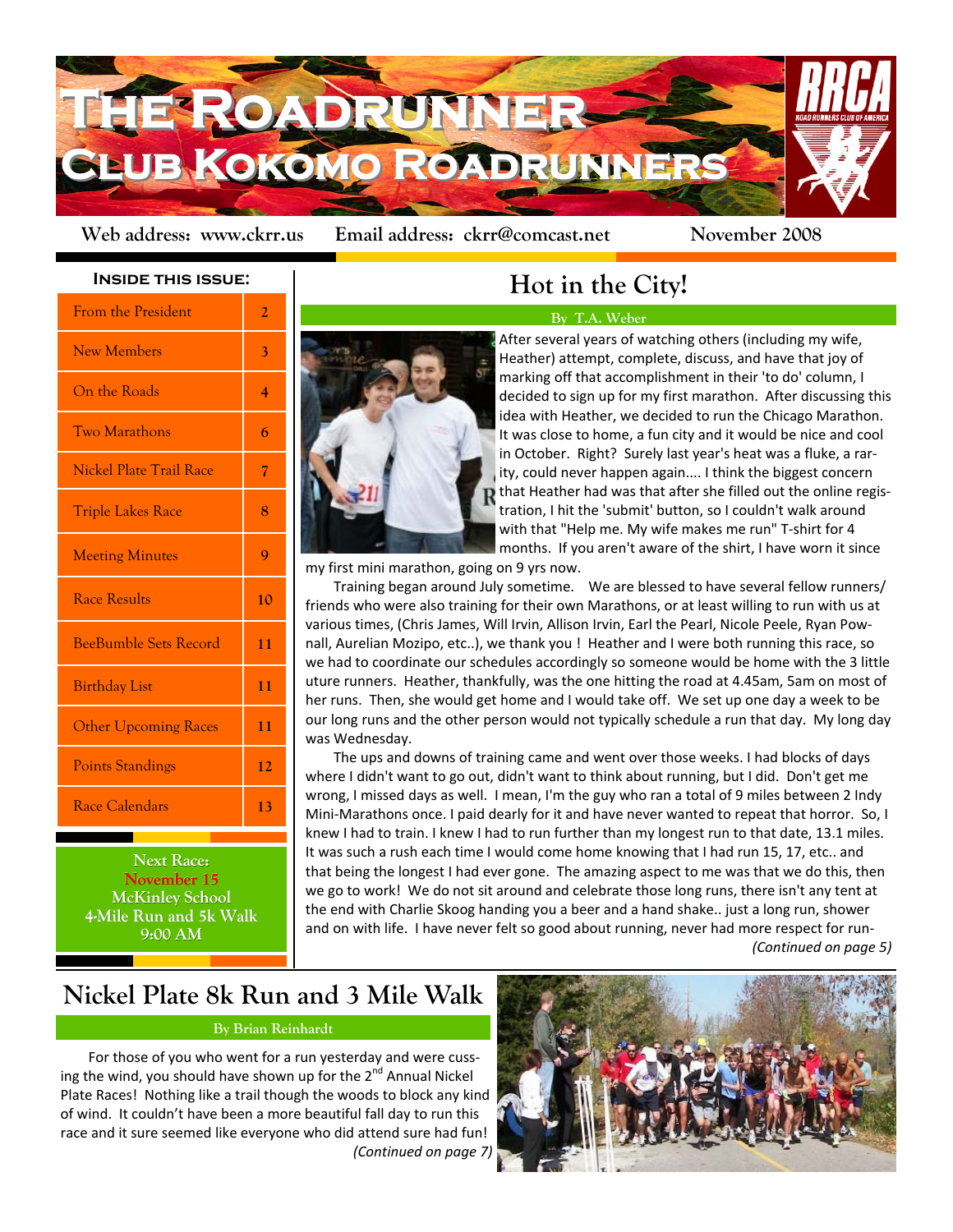# **From the President**

# **By William Irvin**



The Club elections are coming up and Mark Shorter will be sending out ballots for all of you to send in with your selection for all but the Treasurers position. My 4 year term (2 year VP and 2 year Pres) is coming up and Gina Sheets is going to run (unopposed?) for the president's spot. I have heard that there are two Club members interested in running for the VP spot so keep your eye out on the ballot and send that in as soon as you receive it.

## **Fall Marathon Season**

What a fall marathon season CKRR has had! WOW! Heather Weber and TA Weber ventured up to the Chicago and battled the heat to finish Chicago Marathon. This was TA's first marathon and from what I hear he finished with a smile on his face! There is a lot to be said about having the energy and to not be in a lot of pain to finish with a smile on your face! Con‐ gratulation TA! Heather is a seasoned veteran in the marathon and finished in time to qualify for Boston. After talking with Heather, it appears that she had a tough time in the middle of the marathon and cannot remember too much for about a 10 to 15 minute time period was a little dehydrated and was even asking for a stretcher at one point, but she regained her composure and finished. I have been running with Heather for a couple of years and there is one thing for sure and that is she is one tough girl. Congratulations Heather!

CK members Bill Barnett, Todd Moser, Joe Hubbs, and Don Rogers ventured to Indianapolis to Fort Benjamin Harrison to run the Indianapolis Marathon. With a time of 3:55 and a third place finish in his age group, Bill qualified for the Boston Marathon. Congratulations Bill! Todd completed his first marathon in a time of 4:08. Congratulations on your first marathon finish Todd.

Matt and Darcie York, Allison, Nicole Peel, Gina Sheets, Dan Lutes, Earle Strong, and I traveled to Washington, DC to run the Marine Corps Marathon. What was looking to be a wet cold marathon in the days leading up to the run turned out to be a perfect day for a marathon. Morning temperatures were around mid 40's and it topped off around 65 with sun and not a cloud in the sky all day. What a day to tour the nation's capital and to run a marathon all at once.

Matt and I ran the entire race with the 3:10 pace group with no problems at all, either that or neither one of us was going to admit it. This was the first time that I had run with a pace group and I am not sure that I enjoyed it all that much. It seemed as if there were single file runners in front of us and also behind us, but the 3:10 pace group was elbow to elbow for about 18 miles and there were roughly 30 of us packed together pretty tightly. I tried to stay outside of the pace group to avoid the elbow jostling and to avoid the mass chaos at the water stops, but it was like a vacuum; once you were in you were in. With water tables on both sides of the street the pace group runners ping ponged from one side of the street to the other in an attempt to grab their cup of water/Powerade. All was well with Matt and I and our pace until at mile 24.5 I had a cramp in my right leg that hin‐ dered my pace just enough to slow me down beyond the pace needed to finish around 3:08. Since Matt is under 35 his Boston Qualifying time is 3:10, 5 minutes faster than my BQ time of 3:15. Matt and I agreed going into the marathon that it was 3:10 or not and me slowing down with the cramp instantly put his BQ time in jeopardy if we stayed together. As I grunted with con‐ cern from the cramp and the thought of having to slow down, I waved Matt to go on and save his BQ time since the pace group had only banked about 2-3 minutes. A short stop to stretch out the cramp and then on my way to the finish line just behind Matt. Matt and I both had an excellent marathon time and qualified for Boston. This was Matt's first attempt at the mara‐ thon distance and it appears that he had good success. Con‐ gratulations Matt, I look forward to our trip to Boston in 2010.

Darcie had quite a day herself running from this point on the course to that point on the course to see Matt running and to cheer him on. I am not sure who was more nervous, Matt or Darcie! Not sure who enjoyed the finish more either as Darcie cheered on Matt and began to tear up as he approached the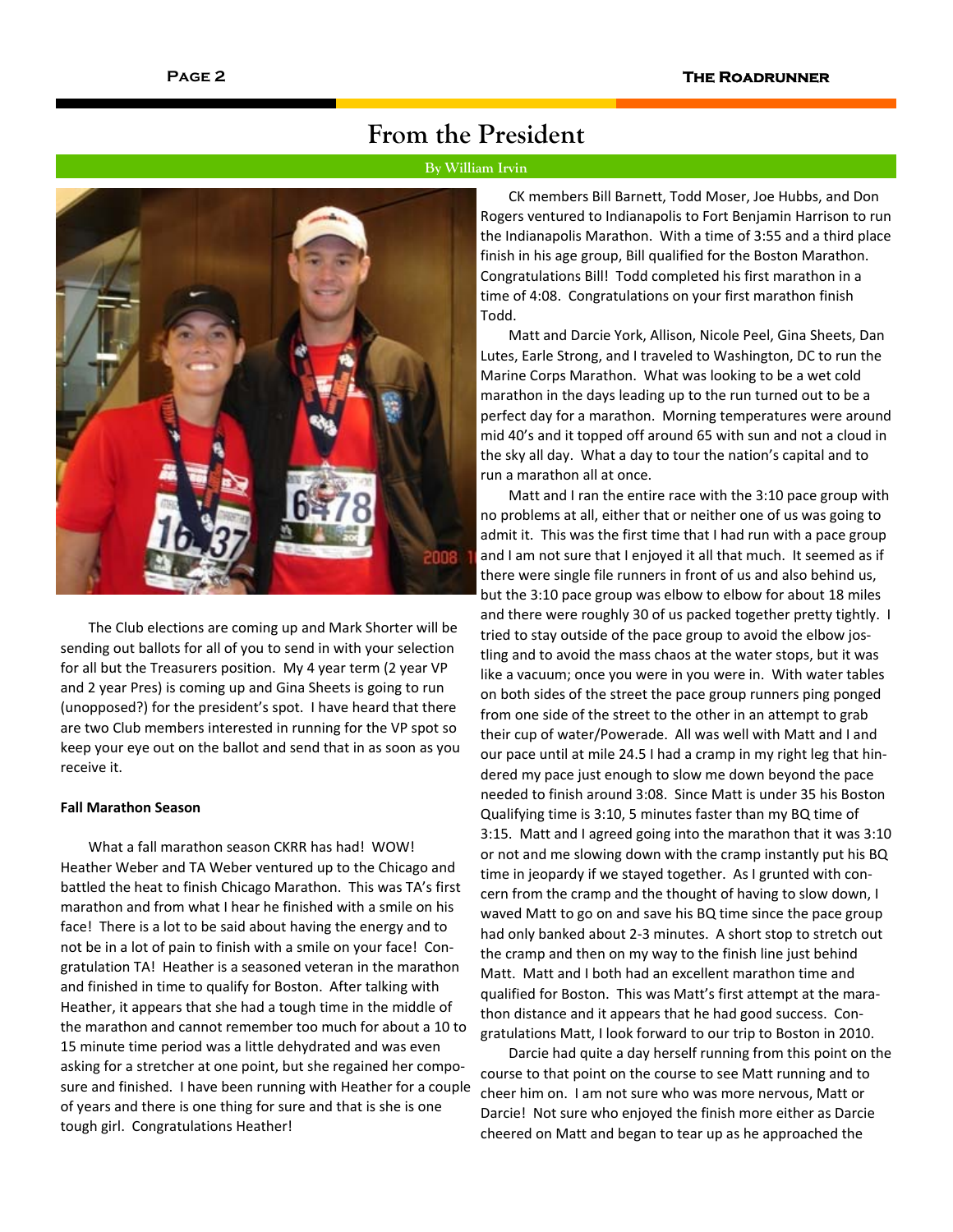# **From the President (continued)**

## finish line.

Allison started her day off with the 4:00 pace group with the idea that she would try to go under 4:00 as much as possible. She stayed with the pace group for the first four miles and thought that they were going a bit slow for her, so she sped up and gained a couple of minutes on them during the marathon. Running by herself and enjoying her tunes and the buildings and monuments of DC she easily cruised to an under four hour finish. Watching her finish and talking to her at the end you would have never known that she had just finished running 26.2 miles or that she was on her way to finishing.

I will have to say that since the mara‐ thon was in a city where you have to see a few places while you are there the temp‐ tation to see a lot can over ride your mara‐ 1255. Dan Lutes 3:30:46 thon common sense. Needless to say Alli‐ son and I ended up walking for half the day on Saturday‐in the pouring rain. Alli‐ son's brother lives in DC so we jumped on a Metro (subway) and went over to visit

him and his three boys. We then made our way back to Arlington National Cemetery to see the Tomb of the Unknown Soldier and the changing of the guards, J. F. K.'s eternal flame. I will have to day that Arlington National Cemetery is a humon‐ gous place and not one that you want to visit the day be‐ fore a marathon.

Marine Corps Marathon October 26, 2008 Washington, DC 1. Andrew Dumm 2:22:44 1w. Cate Fenster 2:48:55 291. Matt York 3:08:42 344. William Irvin 3:10:19 1810. Nicole Peel 3:39:03 2033. Gina Sheets 3:42:00 2226. Earl Strong 3:44:22 3892. Allison Irvin 3:58:56 18260 Finishers



*Which way do I go? Allison, Will, and Matt before the start of the Marine Corp Marathon.*

Due to the overwhelming response of enthusiasm from my students, I desperately need all the trophies you might like to get rid of. I did get a great number of donations from our runners but it will not meet the need of our entire elementary. I presented our first group of trophies at the elementary program yesterday and the kids were SO excited. They begin their run at 3 minutes and gradually reach the 10 minute run. The parents were impressed also at your generosity of donating trophies. I can use any trophy. We pull the front metal part off and replace it with a label that looks perfect for our little runners. This is a great transition activity that will lead into the Coyote Kid summer running program. If you would like to donate your trophies, please drop them off at Maple Crest School or bring them to the Wednesday night run at 5:30 p.m. Let me know about the Wednesday drop off so I can be there to pick them up. If you need to contact me give me a call at 765-437-4318. Thank **you! Vicki Boles**

# **New Members**

**Jamie Dunlap Sheryl Merkel** *Welcome to Club Kokomo!* Send any nominations for officer positions by November 15 to:

Mark Shorter c/o Club Kokomo Roadrunners 2936 Congress Drive Kokomo IN 46902

Be sure to check with the indi‐ vidual before nominating them for a position. Self-nominations accepted.

The club is looking for individuals who might be interested in taking photos at club events. If you have an interest in photography contact Brian at the email address on the front of the newsletter to find out what this might entail and to gather more details. Multiple photogra‐ phers would be more than wel‐ come. Photos at club events give all members the chance to be recognized for their accomplishments.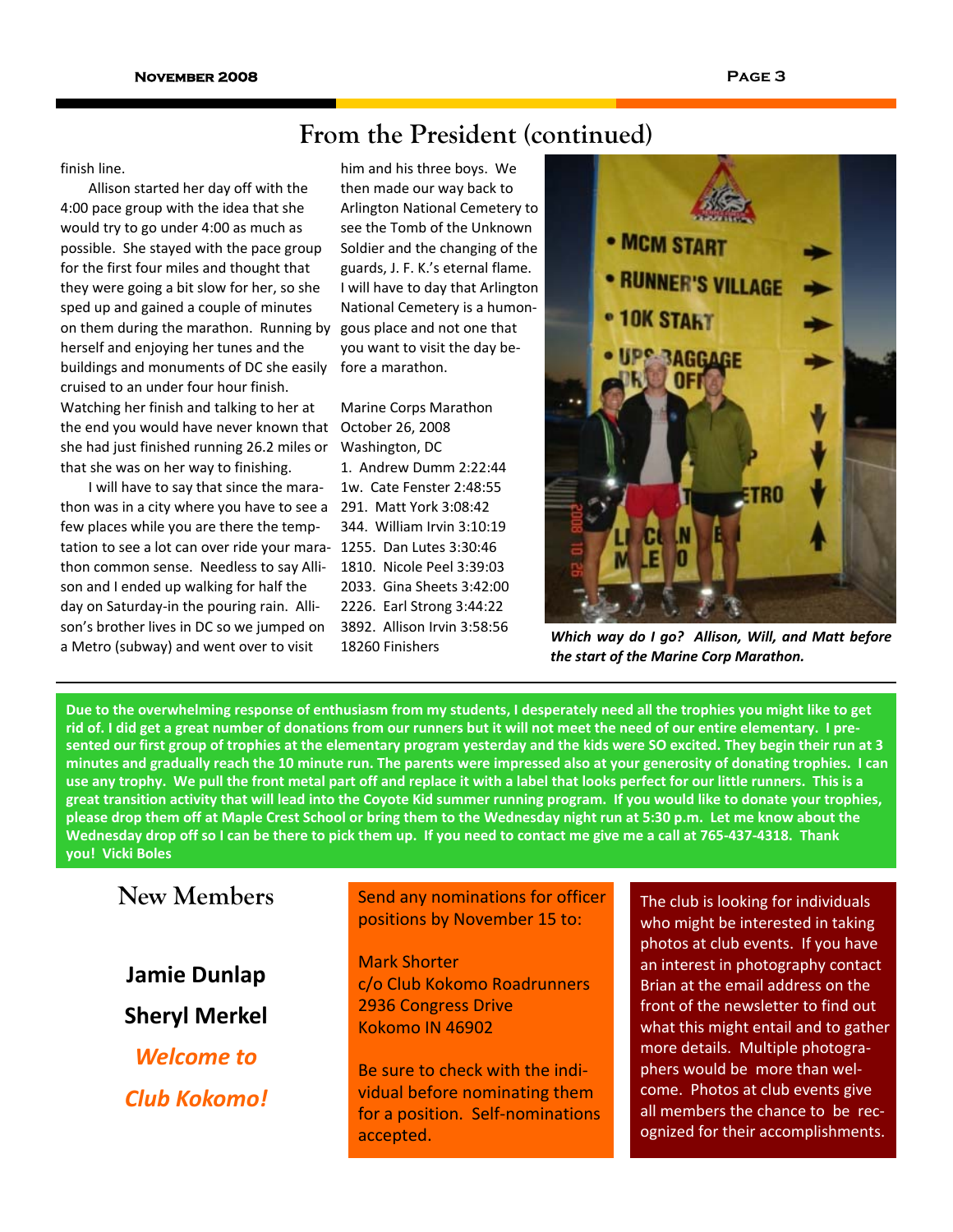## **Johnny 'O, Charlie seek‐ ing Goodfellows**

Last year, 28 Club Kokomo Roadrunners became Goodfellows and helped 1,866 needy children get clothes dur‐ ing the Christmas sea‐

son. Johnny 'O asks CK to step forward again this year and lend helping hands to Goodfellows.

Goodfellows is the oldest Christmas gift program in Howard County. It was started by Kokomo Tribune employees in 1911. The program is a not‐for‐profit or‐ ganization that is directed by a community ‐based volunteer board of directors. There are no paid staff positions. Jean Lushin, Center Township Trustee, has been the Goodfellows unpaid volunteer director for 28 years. Johnny 'O is proud to say he has been associated with Goodfellows for 38 years and is president of its board of direc‐ tors. He also is proud that fellow CK mem‐ ber Dave White joined him on the board in 2005.

Last year, Goodfellows provided clothing to 833 families in Howard County at a cost of \$111,862.86. Goodfellows is the only organization that can say that all the money it receives from We Care is used at Christmas to purchase clothing for needy children in Howard County. Good‐ fellows also receives individual and corpo‐ rate donations. Money not spent on the

Christmas program is used for scholar‐ ships and other youth programs. Goodfel‐ lows donated \$3,500 to Club Kokomo's Coyote Kids this year.

**On the Roads** 

**By Johnnie 'O** 

Howard County families will apply for Goodfellows assistance on Nov. 5 and 6, and Dec. 1‐5. To receive assistance, fami‐ lies must meet Goodfellows eligibility re‐ quirements, which include gross income

of the entire household not to exceed 150 per‐ cent of the Federal Poverty Guideline. Ap‐ plicants are inter‐ viewed by volunteers when they sign‐up for assistance and their applications are investi‐ gated to insure that only the truly needy receive help. Of the 936 applications filed last year, 113 were denied or not re‐ deemed for a variety of reasons.

on the total number approved for assis‐ tance. Last year, about 166 families shopped each night.

During a shopping session, the appli‐ cant picks out clothes from the children's section in Meijers. Store personnel do an excellent job of keeping the shelves stocked and assisting the applicants.

The typical Goodfellows recipient is a



*Diana Brown and Stan Shuey check prices of items selected.*

Applications will be taken from 6 p.m. to 8 p.m. on Nov. 5 and 6, and from 9 a.m. to 3 p.m. Dec. 1 to Dec. 5 at 1401 N. Washington St. (the former Marsh store).

Approved families receive vouchers for clothing. This year, parents will re‐ deem the vouchers at Meijers from 6 p.m. to 9 p.m. Dec. 14‐18. Recipients are as‐ signed a specific day to shop with the number of shoppers each session based

single, teen mother. She is not used to spending an average per household of \$135 on children's clothes. This is where volunteers are needed on the shopping nights. They use handheld scanners to total dollar amounts before the applicant goes through the cash register lines. More times than not, the applicant is surprised that she still has money to spend.

For Johnny 'O, helping young mothers buy clothing for their children is the best present he receives at Christmas. Having Club Kokomo friends helping him the last few years in this worthy effort has made that present even better.

Last year, Club Kokomo, Kokomo Fire‐ fighters, the Kokomo Tribune, and the Marine Corps League helped during regis‐ tration and shopping. Johnny 'O asks Club Kokomo to again help take applications and help recipients shop. During the shop‐ ping, Club Kokomo's night will be Dec. 16 (Tuesday). Volunteers start at 6 and nor‐ mally finish by 9. Meijers provides snacks and soft drinks, so a volunteer does not miss dinner.

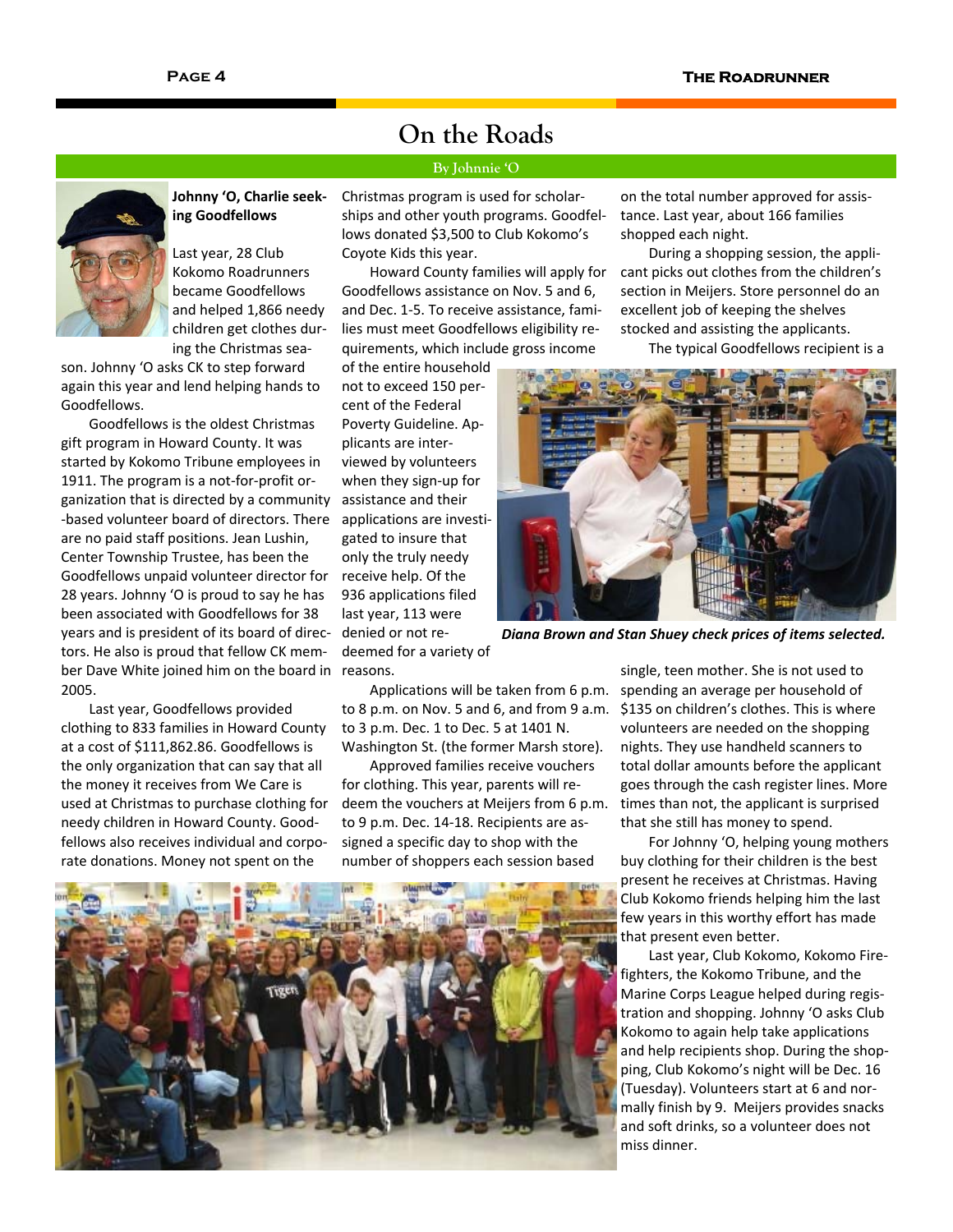# **On the Roads (continued)**

*The Allen family is very active in club activities.*

If you can help, contact Johnny '0 at home (765) 452‐6706; work, 765‐454‐ 7926; or email at jwiles9890@aol.com.

If you volunteer, you will bring smiles to children. You also will bring a warm feeling to your heart.

# **THANKSGIVING**

The Annie 'O Pie 5K Fun Run/Walk will be Nov. 27 (Thanksgiving) in Highland Park.

The Thanksgiving Fun Run/ Walk was started 13 years ago when, following a very tough Wednesday night training run in mid‐ November, Club Kokomo Hall of Fame member Bill Bennett suggested the group meet Thanksgiving morning for a non‐race, fun

run/walk with friends. Johnny 'O put a note in the newspaper, and Thanksgiving morning more than 50 people showed up to run and walk.

Bill has since moved to Georgia, but Johnny 'O and Club Treasurer Mark Shorter have continued the tradition of

# the 5K Fun Run/Walk in the park on Thanksgiving morning. For most of those years, Annie 'O has baked pies that are given away in drawings prior to the run/ walk. Three years ago, at Charlie Skoog's suggestion, the annual event was given the moniker, Annie 'O's Pie 5K Fun Run/ Walk.

This year Mark and Johnny 'O will be at the open‐air shelter near the park's flagpole on Nov. 27. The run/walk will start at 8 a.m. There is no entry fee, but come before 8 a.m. and sign up for Annie 'O's free pie drawings. You also can buy a 50‐50 ticket for \$1 from Mark. Proceeds from the 50‐50 drawing benefit CK's youth scholarship program. The pie drawings are free and benefit the winners' taste buds.

All drawings will be about 7:50 a.m., because tradition dictates that the lucky winners must lead the start of the fun run/ walk.

# *(Continued from page 1)*

# ners like Heather.

One great training run was in San Diego on Coronado Island. We were there for a friends wedding. Heather and I don't typically run together, but we were able to get a nice 12 mile run in on the island. I have learned that vacation runs are a great way to see the area where you are staying. For those of you who do not know, I have had some health issues over the past few years and as a result poor eyesight at times. Morning (darkness) runs were a bit intimidating. Thankfully, I had Allison Irvin to run with in the darkness and on most of the long runs. I think after 150+ miles together, she only let me fall once on Webster Street! Another memo‐ rable training run, with Allison again, was a scheduled 18 miler. We were about 5 miles in and 'GI Joe" crept up on me. I looked at Allison and said something like "Uh oh.. we need to get back to my house quickly".. We didn't get the rest of those miles in that day. Allison and I did get a 22.2 mile training run in that I believe

helped me get through Chicago more than end was "I think I was bored", it is just anything else.

**Hot in the City! (continued)** 

After many hard months of making time to train, it was time to get in the car and head to Chicago. I think the term "ignorance is bliss" applies to so many things, including marathons. I really don't think I was too nervous, I didn't have a true handle of what was coming my way that next day. The morning of the race, Heather and I made our way to the start corrals. She dropped me off at "D" and then made her way to the Elite corral. The crowd started moving and we were off. I cannot remember the individual mile markers and what I was thinking at most of those early miles. I do know that I felt great, I was going my comfortable pace. I had the "3.50" pace guy in my sights for the first 17 or so miles. I remember think‐ ing to myself "I will get a 2nd wind and pass him at the end". Uh.. that didn't hap‐ pen. Wow, do things change after 20+ miles. It was very hot, I was looking for shadows to run under just to get out of the sun. The first thing that I told Heather, the first thing that came to my mind at the entirely too long to be running. Maybe it would be different if I had someone (like Allison) to run the whole thing with, but I don't know.. Around 20+, I started grab‐ bing 2 waters, walking through those stops, fast walk, jog, run a bit, repeat.. I kept thinking, ok this is just a run to the Country Club and back.. you can do this in your sleep. I finally made it to 26 and made it up the bridge to the turn. Seeing the finish line of your first Marathon is such a wonderful sight and feeling for many reasons. I wanted to run 4 hours or less but ended up at 4.05. I am happy with my time. I am more happy with whole experience that led to that day. I might have to retire that "Help me" shirt. By the way, Heather ran a 3.36 and quali‐ fied for Boston. Not too bad for having a miserable race, seeing black and nearly fainting at 17. She was glad to have fin‐ ished on foot and not on a stretcher. I think we should be both be proud of our‐ selves considering it was "Hot in the City" that day!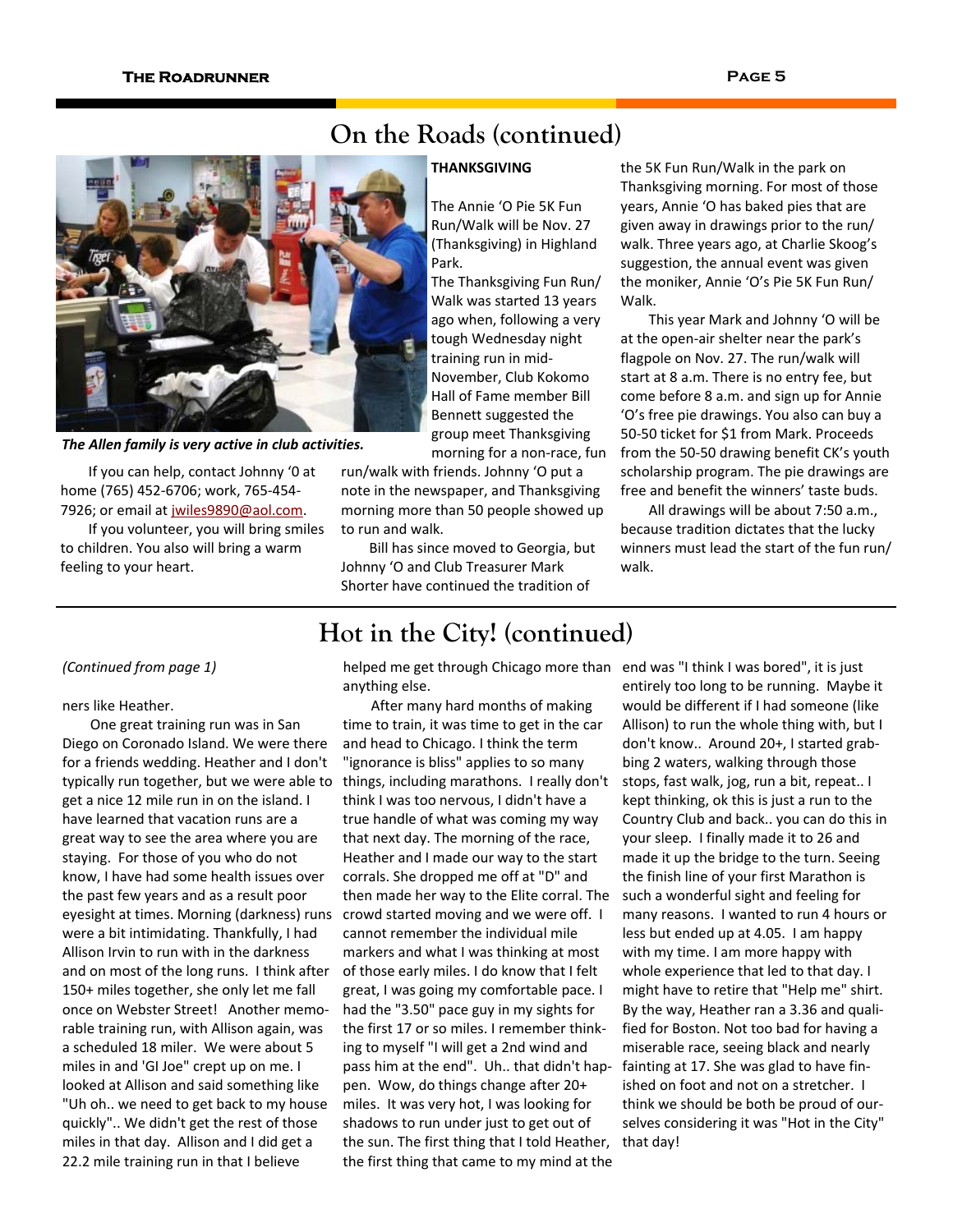# **Two Marathons in One Week**

## **By Robin Tetrault**

We highly recommend vacations with your marathons! Ray and I flew into Hart‐ ford CT and rented a car to drive to our first marathon destination, Bristol NH. The colors began to unfold as we headed north. The New England states are so beautiful with the mountains, streams, hills, and lakes. We drove through 4 states in 3 hours on Friday, and that was NOT counting Indiana!

Ray had asked the people from New Hampshire if it was a hilly race. They told him, "There are about 6 major hills." They lied! Just driving around told us we were in for a challenging marathon.

We arrived at the Inn and set out to find the packet pickup. One problem…I forgot the sheet I had printed the night before with that information on it. Fortu‐ nately, some fit looking neighbors at the Inn had the information. Now we just had to find the middle school on the main road. We found the middle school with the help of a local policeman. We got our packets and information for the morning race and were concerned as there was only one road into this small town where the race start was marked. They said not to worry. They were shutting the road down for two miles on Saturday morning and we would have the whole road for the first two miles. Unbelievable! And they did! We ran the UPHILL 2 miles right past our Inn. The course was difficult, but one of the most beautiful courses of natural beauty that we have run yet! The streams, waterfalls, dams, the lake, gor‐

work hard to manage the hills in the first half of the marathon. The good news was the first 2 miles would be our downhill 2 mile finish. The course ran out to the lake, started around the lake, ran out a 3 mile stretch or so and back to finish around the other side of the lake. The brisk morning temperature was 39 de‐ grees, but a promise of sun and no rain. It really was perfect running weather. I just prefer the 70's. The second half began to take its toll, but we met up with some other people on the return leg and we talked, ran, and walked with them making the time not drag. Hills, as any of you know that have done a marathon with Ray, are his favorite and he kept me going. The last few miles he was feeling good and I was struggling to maintain any kind of pace. I was glad he went on, so I

wouldn't be holding him back. My calves were screaming the last two miles from running on the side of the road, the hills, and the sandy shoulder I spent some time on. I cried when I finished be‐ cause our time was so good for such a difficult course. Ray's time was: 5 hrs 21 minutes and my time was: 5 hrs 25 min‐ utes. They offered free massages after the race and covered you in a wool blanket. You needed it as

the temperature was a cool 50 degrees, cloudy, and windy.

The highlight for us both was the Bridgewater Inn. The accommodations were warm and homey. The food at the Inn was the BEST we had on our whole trip in N.H and Cape Cod. If you still have to do New Hampshire we highly recom‐ mend the Bristol Marathon, and we will go back with you!

On Sunday, we had breakfast in the little diner downtown and I bought a bot‐ tle of REAL maple syrup. MMMMM I did‐

geous colored trees, the HILLS! We had to n't think about having to put that in my suitcase. We started out for Cape Cod after breakfast and enjoyed a beautiful fall day. We drove through Boston and out to the Cape. We were moving slowly, but excited about our vacation! The weather was beautiful all week and we did a lot of sightseeing and eating seafood and steak. We visited lighthouses, walked the beach, took a boat tour of Hyannis Port, and vis‐ ited the shops. On the day we were head‐ ing to Boston, we took a detour to Ply‐ mouth Plantation and the Mayflower II. We never made it to Boston. We did a lot of walking, swimming, sitting in the whirl‐ pool, and one day we ran and walked on a trail near our hotel.

> Friday we left the Cape and drove to Simsbury, a suburb of Hartford, Conn. where one of my best friends from college lived. We spent the night with Linda and



Rob. We went to the expo/packet pick up and met them at their home. We had a great dinner at "5 Guys and Fries". It was a GREAT burger and a bag of fries. Perfect pre‐race food….Anyway, Ray had asked the Connecticut race organizers if it was a hilly course. Knowing it was going to be our second in a week, we were a little concerned. They said it was pretty flat and fast. "A great Boston qualifier!" Guess what? They lied, too! WE wouldn't call it flat. Apparently these people have *(Continued on page 7)*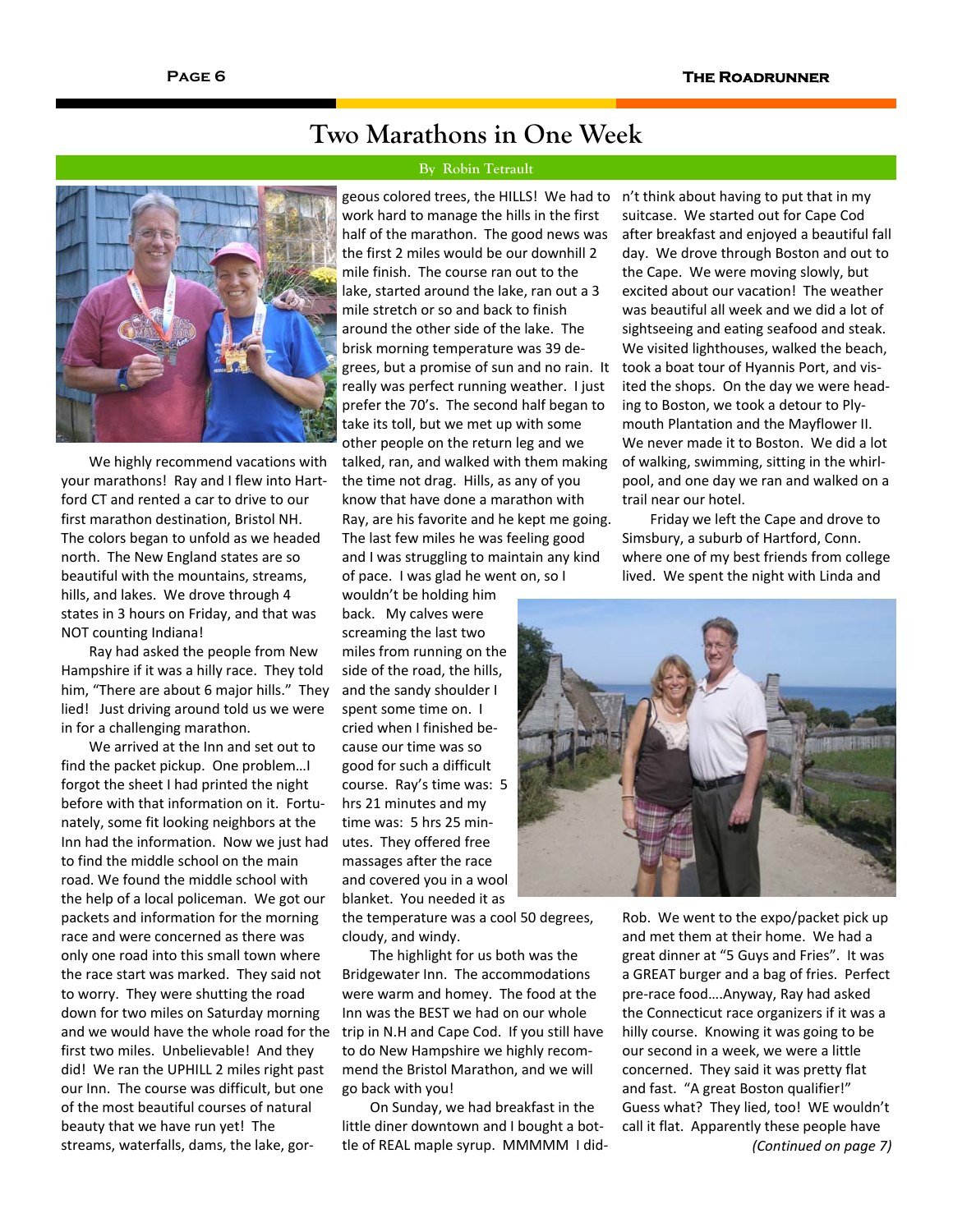# **Nickel Plate 8k Run and 3 Mile Walk (continued)**

# *(Continued from page 1)*

We had a number of folks who had never run or walked on the Nickel Plate Trail and I'm sure they'll be back.

Scott Colford dominated the men's race with a 27:54 winning time and Lisa Jones easily won the women's race with a 40:53. Rick Spencer (31:26) and Mary Miller (33:04) respectively, won the walk‐ ing event. There were a number of club records set in the race as well as Scott Colford and Lisa Jones (35‐39), Byron Bundrent (45‐ 49), Joe Rangel (55‐59), Ernie Strawn (65‐69), and Bill Heck (70+) all set club records.

Thank you so much to the volunteers who made this race possi‐ ble, especially Patti who prepared our house for the post race festivities. Nobody seemed to mind their duty along the trail and each of them walked back to the house when the race was over to enjoy the trail themselves. We threw some burgers and dogs on the grill, built a fire in the pit and just kicked back. Down in our little valley it wasn't even that windy so we just soaked up some sun and enjoyed *Above: Nich Lipari gets off to a fast start. Scott Colford* each others' company.

The race grew from 23 Finishers last year to 53 finishers this year and many of the same competitors returned. It was also nice to see some new faces at this event because I think it will continue to grow just from word of mouth as more and more people witness the beauty of the trail.

Thanks again to each of you who helped put on this event! It went off without a hitch!





*would take control moments later. Below left: Ray Tetrault and Mike Daugherty followed closely by Bill and Peter Bau‐ son. Below right: Barb Millspaugh nears the turnaround with Dave Reinagle and Stan Shuey just behind.*



# **Two Marathons in One Week (continued)**

never been to the Midwest where FLAT means FLAT!

I really struggled physically and emo‐ tionally to stay with Ray. He had that wonderful "clock in his head" figuring we had to be at 16 miles by a certain time to make it in by the 6‐SIX HOUR time limit! YIKES! We thought we'd have 7 hours. Six made me a little nervous….what if I just

*(Continued from page 6)* poop out?? Well, it took me about 14 miles to finally feel loose~but Ray was great to just keep me going. We made it to the 16 mile mark in plenty of time to spare so we could "coast" in. Yeah, right! THAT's where the tough hills were! After we made that mark, we walked and ran until by the last 2 miles we just walked. Ray's knees had had it! He said he just wanted to finish with me. I felt the same way. So we walked hand in hand those

last two miles, rounding the curve and running to the finish line. YEAH!! We ran two marathons in a week. I NEVER thought I'd do THAT!! NEVER say "never" runners. I keep eating my words.

Don't be afraid to set goals and try new things. You don't have to be fast and set records. Just run and enjoy the beautiful world God has created and the people He has put along your path. We are SO glad we have! Our lives are richer for it!!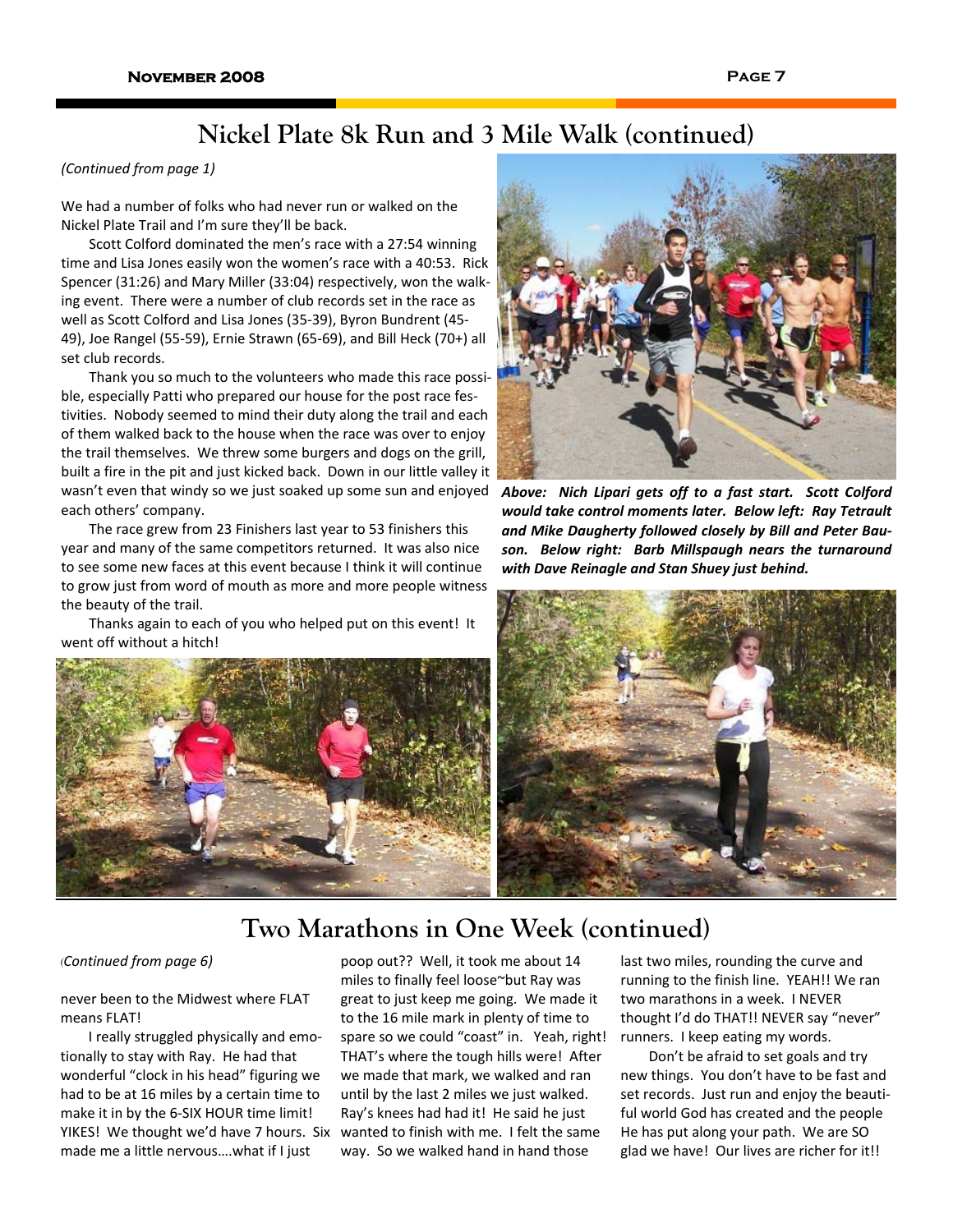I'd been looking forward to this trip more than any other marathon trip that we've been on and it had nothing to do with the marathon at all. Yeah, I was look‐ ing forward to running some rugged trails, but much more than that I was looking forward to spending some quality time with my best friend of 34 years and his family. It didn't disappoint.

Patti, Quinn, and I got off to an early start on Thursday morning and were on the road before 6 AM. We figured that'd get us in about 4:30 in Greensboro, NC and we were right on time – arriving at 4:25 to hugs and smiles all around. It's nice to be wanted. Vern's wife Deana knew that we'd be tired and hungry so she'd "pre‐prepared" some goodies for us – cheese, crackers, humus dip, fruit, homemade salsa, etc. and put Vern to work grilling some chicken wings and sausage on the grill. That'll work! Wel‐ come to North Carolina! We nibbled and caught up and it was if minutes had passed instead of years and it's that way every time we get together. We spent the rest of the evening just sitting and talking wondering what those terrific smells were coming from the kitchen. Deana had prepared a delicious lasagna and salad as well thinking that the marathon was the next day! It was wonderful and she even let me say the prayer before we ate.

Vern and Deana have a beautiful home and they set up base camp for us in a suite in their walk‐out basement. You'll not get accommodations like this

# **Triple Lakes Race**

## **By Brian Reinhardt**

in a hotel! Spoiled? Uh…… yeah! We got a very good night of sleep and then got up for an easy 3 mile jog around the neighborhood to loosen things up a bit for Saturday. After that we picked up our packets at a local running store and then checked out the course and where Vern could meet up with us for photos, etc.. We then headed back to the house for a nice lunch of leftovers from the night before. From there it was off to a local science museum/

zoo all wrapped up in one and Vern paid our way in and wouldn't take a penny! Thanks! It was a great place and the kids loved it and so did we. We'd never been to a zoo where the animals were so active. First time we'd ever seen live tiger love! We even "petted" some tortoises who loved the attention! What? Anyway, a great time! From there it was back to the house for a supper of roasted pork, pota‐ toes, corn, beans, rolls, salad, etc.. Wow! Deana can cook! After that we were all tired and ready to rest so we lounged around and visited some more.

Up the next morning for the marathon and it was 48\* and so calm you could spit in any direction with no worries! We got our gear around and had no concerns about having to get there early or any‐

thing because it was such a small event. We followed Vern to the park (he had to have his own wheels to get around and to bring Quinn back later) and arrived at about 20‐25 minutes before the start. You gotta love that! We hit the restrooms, got our Garmins tuned in, took a couple of pre ‐race photos, lined up and we were off – just like that!

The course was about 1.5 miles on a paved trail, 23 miles on single‐track rooty hilly trails, and then a short stretch on paved trail again before finishing on grass. So, for the most part, it was a pretty rug‐ ged course. I had no real goal to be hon‐ est but I imagined that I could finish under 4 hours if things worked out well. I got off to a good start with that in mind, but per‐ haps too good of a start. It was just so fun to run those trails – dodging, hopping, skipping, jumping, etc. that I just got lost in the momentum of the race and was knocking out some 8:15‐8:30 miles on what could only be considered difficult terrain. It wasn't yet too awfully hilly, but rolling and twisting for sure with never a section of more than 3‐4 feet without a root! I loved it! I ran the first almost 12 miles with 3 other guys before two of them turned off for the 40 miler and one of them hung at the aid station while I continued on. I hated to see them go be‐ cause it was fun running and chatting, but it was just as nice being alone in the



*Quinn was there to encourage both of us and Vern took photos at numerous locations.*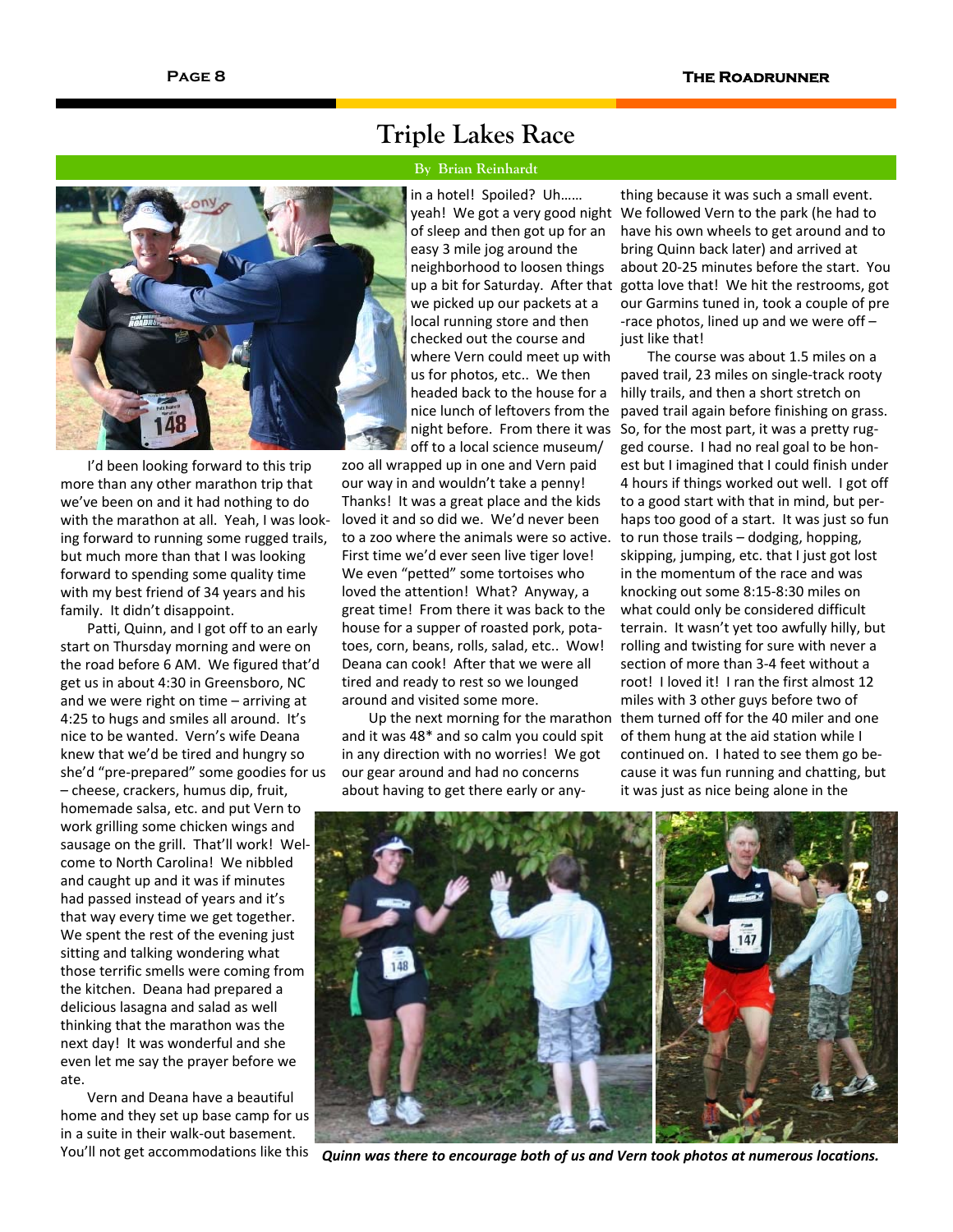# **Meeting Minutes**

Club Kokomo Road Runners Meeting October 6, 2008 6:30 PM

Members Present: Will Irvin, Gina Sheets, Mark Shorter, Brian Reinhardt, Quinn Reinhardt, John Wiles, Greg Townsend, Sylvia Burgin, Scott Riggle, Bill Barnett, Milt Brown, and Tammy Pressey (visitor).

Will opened the meeting at 6:35 P.M.

#### REPORTS

Financial Report given by Mark Shorter

#### OLD BUSINESS

Policy for use of club equipment Gina suggested having a sponsorship fee for use of the equipment for races other than club races.

She will draft a letter and bring it to the next club meeting for review.

### NEW BUSINESS

Possible collaboration with YMCA? How does it benefit the YMCA and Club Kokomo?

Possible involvement in Coyote Kids?

Possible club involvement in a race

sponsored by the YMCA? Purchase of port‐a‐pot for Nickel Plate

Trail

Brian proposed that the club spend \$100 to help the Friends of the Nickel Plate purchase a port‐a‐pot for the NPT. Gina seconded.

Voted 10‐0 in favor of. 1 abstain.

Elections of officers.

- Send nominations to Mark Shorter by November 15.
- End of Year Awards Committee Interest in committee to determine awards contact William Irvin before the end of November.

Club Photographer

If interested contact Brian at the email address on the front of the newsletter.

Gina motioned to adjourn at 7:52 PM. Brian seconded. Meeting adjourned.

Next meeting scheduled for November 3, 2008 at the Half Moon at 6:30 P.M.

# **Triple Lakes Race (continued)**

woods. One of the guys who was running the 40 was a first‐timer and I figured he'd really crash and burn by running so fast, but he ended up finishing 2nd in the 40 and his average pace was about 30 sec‐ onds per mile faster than mine! He was a machine! He didn't look like an athlete at all, but he sure was! Anyway, the next trail was similar to the first three and I ran with a guy for a bit in there and he warned me about the Nat Green and Owls Roost trails. He said he ran these trails every weekend and that the real race hadn't yet started. Uh oh. I reached mile 15 or so in pretty good shape, but starting to tire for sure. I passed Quinn and Vern at the be‐ ginning of the Nat Green Trail and wasn't on it long before the guys words reverber‐ ated in my head as I climbed a brutal hill. It wouldn't be the last. In fact, it wouldn't ever stop for the next 9‐10 miles! Those two trails were really tough and I had to walk many of the uphills because my ham‐ mies had no power left in them! I was okay with that and had no real reason to compete so I just settled in to a slower pace and chugged along – up, down, up, down, turn, repeat. I went by a few and a few went by me, including the guy who I ran the first 11‐12 miles with (he was run‐ ning very well. I just encouraged them and let them go and before I knew it I was coming out of the woods onto the short paved section of trail and there were Vern

and Quinn. Quinn didn't even say hi, but instead said, "If you work hard you can beat 4 hours!". Man, I love that kid. Ap‐ parrently I worked hard enough because I came across at 3:57:14 and got second in my age group!

Vern, Quinn, and I hung out and en‐ joyed the atmosphere and watched others finish the races. I actually passed a num‐ ber of half marathoners who'd started a half hour later and turned ahead of us part way through. 3.5+ hours is a long time for a half! We watched as guys I'd either run with or seen on the trail came across the line and we encouraged each of them. I filled out a card with my fleece jacket size (the award for finishing 2nd in my age group) and they'll send that to me in the coming weeks. It's a very nice looking full zip jacket. Eventually we walked up the trail into the woods and here came Patti! She did so well with her hamstring issues and seemed to really enjoy the marathon, regardless of how tough it was. The four of us talked about the race and just en‐ joyed being in that moment. I even got to put Patti's finisher medal around her neck and the announcer even announced that it was Patti's 18th state in her quest for 50! Great stuff!

Once we made it back and got cleaned up we found a refrigerator magnet for Patti, grabbed some greasy cheeseburgers (our food of choice after a marathon) and

then headed for Vern's property in the country so he could show it off a bit. He's got 30 acres of wooded prime hunting land and he knew that I'd appreciate it. It was just what the doctor ordered to move around like that on our tired legs and we just sipped beer and enjoyed the woods some more. Vern and Clay are even build‐ ing a tree house to hunt from that we got to see and we talked hunting, etc. and Patti and the boys just listened to us ram‐ ble.

We got back to the house and Deana had prepared some more burgers and fixin's so we pigged out again. Vern and I then got out the shovels and dug up some worms for the boys to use while fishing while the girls enjoyed talking. Both boys had some success, Quinn with Bluegill and Clay with Bullnose Catfish, and everything just seemed right. While the boys fished Vern and I fired up the fire pit and parked it and the girls eventually made it down as well. Sitting around a fire by the lake with your family and best friends after complet‐ ing a marathon – could it get any better than that?

We eventually made it off to bed and up the next morning for the return trip home. Just like the trip down, it was un‐ eventful and went smooth as silk. Life is good folks. Life is better when you have friends and family to share it with. Life is best when God blesses us so abundantly.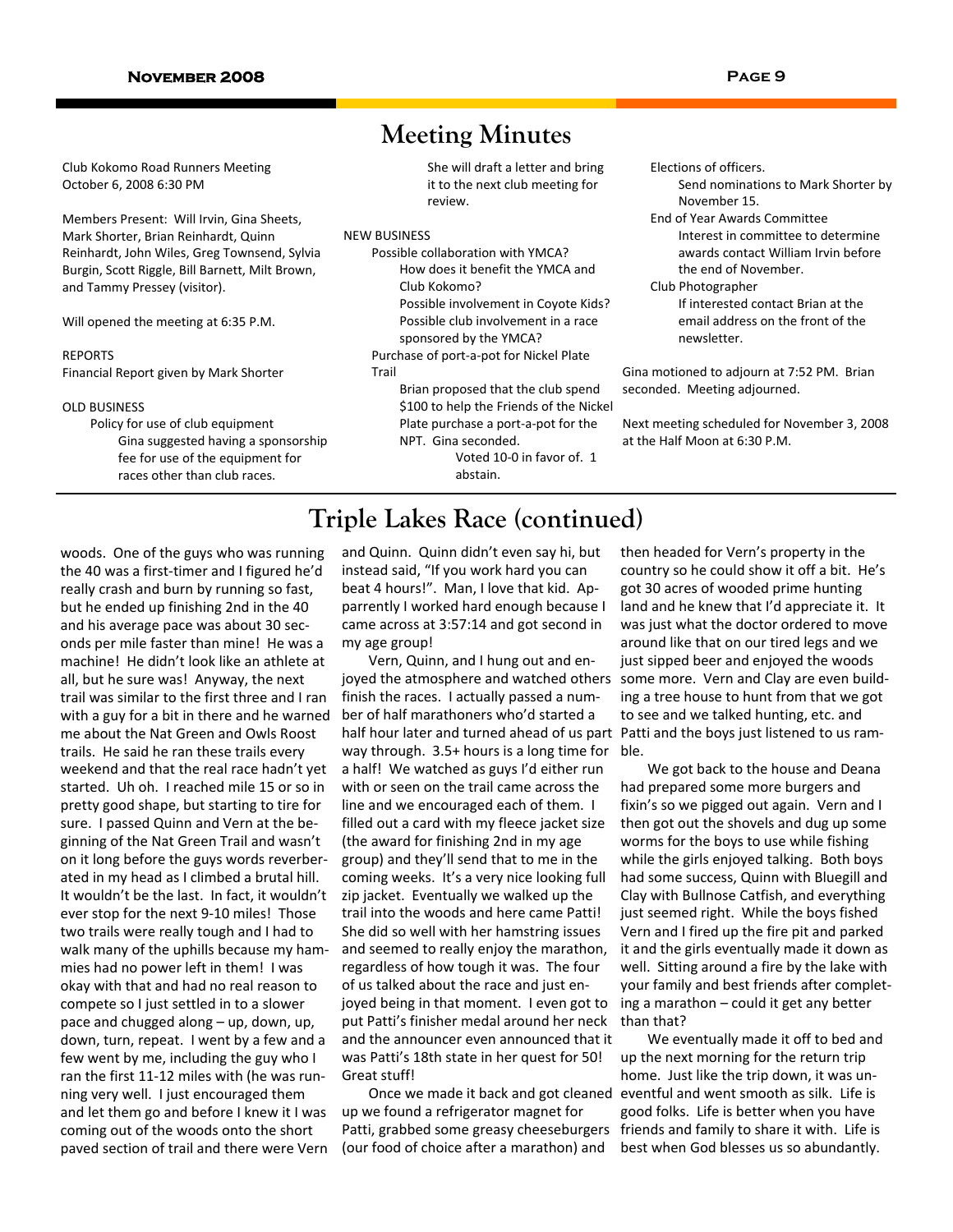# **Race Results**

2. Ron Moore 20:11 3. Waylon Coulter 20:23 4. Michael Graham 22:00 6. Mark Shorter 23:06 7. Lisa Hobbs 23:21 9. Keith McAndrews 23:54 16. Christina Cox 8:55 10. Ken Swinehart 24:22 11. Ricke Stucker 24:29 13. Stan Shuey 24:44 14. Shelly Wyman 24:51 19. Charlie Skoog 25:47 20. Cory Jackson 25:59 29. Dale Sullivan 27:53 32. Julie Pownall 28:11 39. Bill Heck 29:09 40. Brian Allen 29:44 56. Robert Cupp 33:42 71 Finishers 5k Walk 1. Rick Spencer 29:43 2. Jerry Lambert 30:39 4. Tim Taflinger 35:05 5. Amanda Pena 35:17 1st 4. Bill Heck 8:44 woman 6. Steve Inman 35:51 7. Mary Miller 35:53 8. Anna Dollens 36:04 9. Robin Michael 38:31 11. David Mygrant 39:11 15. Raye Jean Swinehart 39:53 19. Jeannie Clark 40:26 22. Emily Allen 41:44 25. Debbie Riffe 42:58 34. Diana Brown 47:30 42 Finishers CKRR Weekly Fun Mile Wednesday, October 8, 2008 11:00 AM Race 1. Jack Mellinger 801 2. Jack Sanders 17:57 3. Cindy Sanders 18:01 5:30 PM Race 1. Dan Saunders 5:55 2. Dan Lutes 6:08 4. Maya Brooks 6:43 7. Greg Sumpter 6:55 8. Ernie Hurst 7:15 9. Bowe Brooks 7:28 10. Laura Rosenstengel 7:32 11. Monica Brooks 7:33 12. Barb Millspaugh 7:34 13. Jack Mellinger 7:45 14. Jeremy Sumpter 8:26 15. Brian Allen 8:30 17. Brody Brooks 9:00 18. Derick Brooks 9:01 19. Noah Cardwell 9:04 20. Jeff Cardwell 9:05 21. Aubry Jackson 9:07 22. Cory Jackson 9:08 23. Bob Longwith 10:36 24. Diana Brown 15:12 CKRR Weekly Fun Mile Wednesday, October 15, 2008 11:00 AM Race 1. Lisa Jones 7:35 2. Jack Mellinger 7:43 3. Pat Heck 7:53 5:30 PM Race 1. Brittani Gillem 6:27 2. Greg Sumpter 7:01 4. Jack Mellinger 7:39 5. Laura Rosenstengel 7:43 7. Brian Allen 8:43 CKRR Weekly Fun Mile Wednesday, October 22, 2008 11:00 AM Race 1. Bill Heck 7:39 2. Ernie Strawn 7:39 3. Pat Heck 8:32 5:30 PM Race 1. Nick Lipari 5:45 4. Maya Brooks 6:59 5. Derick Brooks7:06 6. Ernie Hurst 7:16 7. David Reinagle 7:20 8. Cory Jackson 7:23 9. Laura Rosenstengel 7:27 10. Lisa Jones 7:29 11. Jack Mellinger 7:29 12. Mike Daugherty 7:32 13. Barb Millspaugh 7:33 14. Bowe Brooks 7:40 CKRR Weekly Fun Mile Wednesday, October 1, 2008 11:00 AM Race 1. Jack Mellinger 8:05 4. Cathy Longwith 15:09 5. Jackie Sanders 16:55 6. Cindy Sanders 16:59 5:30 PM Race 1. Ryan Kwiek 6:14 6. Greg Sumpter 6:57 7. Cory Jackson 7:07 9. Laura Rosenstengel 7:33 10. Ernie Hurst 7:33 12. Jack Mellinger 7:41 13. Jeremy Sumpter 7:53 23. Aubry Jackson 10:02 24. Jamie Jackson 10:02 25. Christian Cox 10:17 26. Bob Longwith 10:21 31. Diana Brown 14:51 32. Cathy Longwith 15:13 22nd Annual Cole Porter Classic October 4, 2008 Peru, IN 15k Run 1. Scott Colford 51:09 3. William Irvin 58:39 4. Matt York 58:47 5. Joe Rangel 1:00:35 6. Heather Weber 1:00:59 1st Woman 8. Scott Riggle 1:06:18 9. Kelly Wright 1:09:20 10. Earl Strong 1:11:01 11. RJ Kerr 1:12:14 12. TA Weber 1:12:41 13. Ryan Pownall 1:12:42 14. Allison Irvin 1:13:11 15. Jeff Cardwell 1:13:18 17. Greg Townsend 1:17:09 18. Mike Rood 1:17:18 22. Mike Deardorff 1:21:49 24. Kim Anderson 1:25:35 30 Finishers 5k Run 1. Byron Bundrent 18:05

15. Brian Allen 8:17 16. Brody Brooks 9:02 17. Monica Brooks 9:03 18. Christian Cox 9:26 19. Bob Longwith 10:18 20. Hannah Moore 18:00 Nickel Plate 8k October 26, 2008 Peru, IN 1. Scott Colford 27:54 2. Byron Bundrent 28:39 7. Kevin Forgrave 31:33 8. Nich Lipari 32:22 9. Joe Rangel 32:25 10. Al Hochgesang 35:16 11. Jeff Cardwell 37:45 12. Greg Townsend 38:35 13. Ernie Strawn 40:18 16. Lisa Jones 40:53 18. Jason Rush 41:11 19. Ricke Stucker 41:32 21. Mike Daugherty 42:44 22. Barb Millspaugh 42:49 23. Ray Tetrault 42:52 24. Dave Reinagle 43:00 25. Bill Bauson 43:47 26. Peter Bauson 43:48 27. Stan Shuey 44:08 29. Chris Sullivan 47:33 31. Dale Sullivan 49:03 32. Robin Cole 49:39 33. Cassie Bauson 50:14 36. Vicki Boles 51:04 37. Bill Heck 51:23 38. Joyce Pennycoff 53:21 40 Finishers Nickel Plate 3 Mile Walk October 26, 2008 Peru, IN 1. Rick Spencer 31:26 2. Jerry Lambert 32:32 3. Mary Miller 33:04 4. Steve Inman 35:08 5. Anna Dollens 35:41 6. Robin Michaels 37:15 7. Jane Inman 39:55 8. Jayne Hiatt 40:18 9. Cindy Sullivan 42:26 10. Jeannie Clark 48:37 11. Diana Brown 48:39 12. Jack Sanders 1:03:03 13 Finishers

CKRR Weekly Fun Mile October 29, 2008 5:30 PM Race 1. Dan Lutes 6:23 3. Earl Strong 6:44 5. Maya Brooks 7:02 6. Greg Sumpter 7:02 8. Bowe Brooks 7:19 9. Laura Rosenstengel 7:20 11. Jack Mellinger 7:33 12. Monica Brooks 7:41 13. Barb Millspaugh 7:46 14. Brody Brooks 8:34 15. Derrick Brooks 8:35 16. Aubry Jackson 9:18 17. Cory Jackson 9:22 18. Diana Brown 15:24

# **Other Race Results**

5th River Bluff 5k Run October 11, 2008 Logansport, IN

13. Cindy Sanders 1:03:05 777. Don Rogers 4:31:02 1. Scott Colford 16:31 Logansport 5. Shanna Barnell 20:27 1st woman 17. Mark Shorter 22:24 42. Kim Anderson 26:14 52. Dale Sullivan 27:41 59. Laura Cook 28:53 81 Finishers Indianapolis Marathon October 18, 2008 Lawrence, IN 1. Chuck Engle 2:37:16 1w. Cassie Peller 3:06:17 414. Bill Barnett 3:55:25 569. Todd Moser 4:08:14 573. Joe Hubbs 4:08:35 1129 Finishers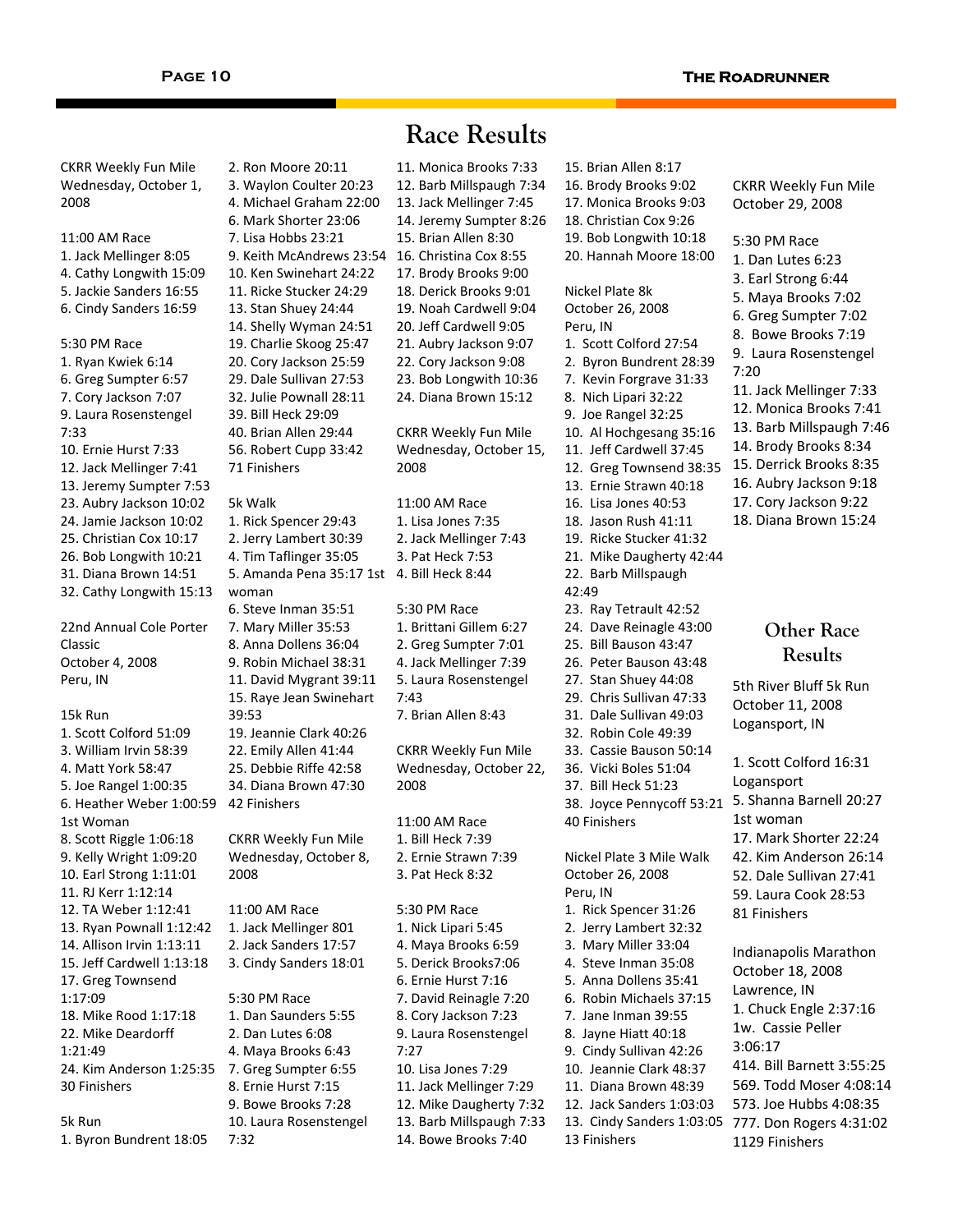# **BeeBumble Shatters Attendance Record**

# **By Keith and Sally McAndrews**

The 9<sup>th</sup> annual BeeBumble was held in Burnettsville on Sep- counter at the far end. tember  $27^{th}$ . The day started out cool, but conditions were great for running or walking. It was the best turnout ever with 62 runners in the 10K, 159 participating in the 5K run and 79 who came out for the 5K walk. This was an increase of 100 new record. Great job Heather! The top 6 places in the 10K went to participants over last year.

As usual, Don Herd and Jeff Saylor did an outstanding job of putting the event together. The goodie bags were out‐ standing with \$45 worth of merchandise included besides the t‐ shirt. Music greeted the participants prior to the race to get everyone in the mood to warm up.

The little stingers started the day off with the young ones running 500 m. They were all excited to be there and had great big smiles on their faces as they crossed the finish line and re‐ ceived their own goodie bag.

Then it was time for the "main events". Fortunately the race got off to a great start with no extra "participants" riding along (ask Mary Miller if you don't know what we're talking about). The course for both the 5K and 10K were the same as before. The 5K course was nice and fairly flat, which made for an enjoyable race. The 10K course is not anything you would want to try to set your personal best on with the hills you en‐

The 10K run was once again dominated by Scott Colford, beating out his closest competitor by over 4 minutes. Second place was Heather Weber, who annihilated the previous woman's Club Kokomo members.

In the 5K run, it was a close race all the way between Taylor Holmes and Landry Williams. Landry led most of the way with Taylor passing him in the last 15 seconds of the race. Great job by all Club Kokomo runners in the 5K.

The 5K walk crowned new winners this year with Rick Spencer and Amanda Pena taking the top prizes. Club Kokomo members took 8 out of the top 10 spots. And again, good job to all the club members in the 5K.

All the race participants enjoyed all they could eat at the hos‐ pitality "tent", which was moved into the Bee Hive this year be‐ cause the event has gotten so big. If you went away hungry, it was your own fault.

Next year will be the  $10^{th}$  running of the event. Can't wait to see what Don and Jeff have in store! Hope to see you all there and don't forget to invite your friends to come along!

# **Birthday List**

11/10 Brian Allen

|    | 11/10 | <b>Brian Allen</b>       | 11/21 | Diana Brown             |
|----|-------|--------------------------|-------|-------------------------|
|    | 11/11 | <b>Riley Case</b>        | 11/24 | <b>Travis Sheets</b>    |
|    | 11/12 | Amy Revils               | 11/25 | <b>Bill Barnett</b>     |
|    | 11/14 | <b>Brandon Kruger</b>    | 11/25 | Justine Eads            |
|    | 11/15 | Andrew Robertson         | 11/26 | Ed Oliphant             |
|    | 11/16 | Stephanie Miller         | 11/28 | Sylvia Burgin           |
| r, | 11/17 | Suzzanne Johnson         | 11/28 | Vanessa Lorenz          |
|    | 11/18 | Cynthia A. Sanders       | 11/28 | <b>Sherry Stoneking</b> |
|    | 11/18 | <b>Stan Shuey</b>        | 11/29 | Doris Griffith          |
|    | 11/19 | Victoria Christenson     | 11/30 | <b>Mackenzie Reeves</b> |
|    | 11/21 | <b>Matthew Robertson</b> | 11/30 | Sophia Wyman            |

11/2 Kaylie Forgrave 11/2 Kathy Murdoch

- 11/3 Susan Robertson
- 11/3 Allison Kruger
- 11/4 Carey Stranahan 11/5 Darlene Jackson
- 11/6 Doug Mankell
- 11/7 Derick Brooks
- 11/7 Tom Miklik
- 11/7 Scott Colford
- 11/8 Darcie York

Run The Mounds 5 mile run/5k walk

November 2

November 8 Run For Rex 5K 9:00am Franklin, IN

Mounds State Park Anderson, IN

Greg Smith 765.778.7087

Jeff Powers 317.413.7741

2:00 PM

November 28 **Other Upcoming Races** 

"BURN IT OFF" 3 Miles 7 Miles 8:00 AM Shelby County Athletic Club Shelbyville, IN Gretchen Morgan 317.604.8002

December 6 Frostbite 5K Run/Walk 4:00 PM Glen Miller Park, Don's Cabin Richmond, IN Pat Bowers 765.855.2482

December 13 Reindeer Run 5K 10:30 AM Botanical Conservatory Fort Wayne, IN Mitch Harper 260.436.4824

December 27 The HUFF 50K Trail 8:00 AM Kil‐So‐Quah Campground Huntington, IN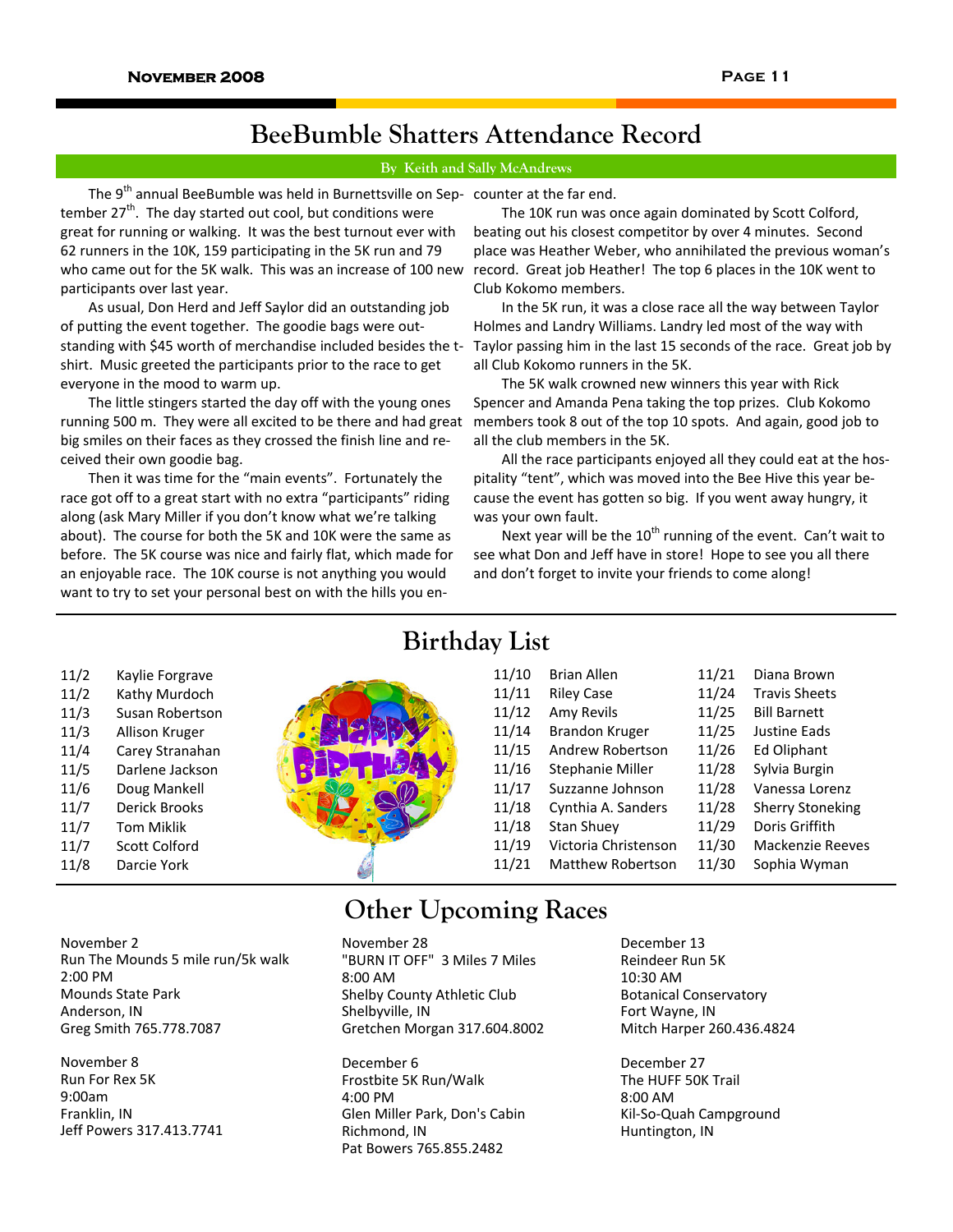# **2008 CKRR Points Standings**

Races included are JN Amboy, Old Ben, Ultimate Challenge, Race for the Cure, JN Jackson Morrow, Composer Classic, Trojan Trot, JN Greentown, Race for Grace (Runners only), Haynes Apperson, Ironhorse, Panther Prowl, JN Converse, Age-graded, Run for Shelter, Race for Kim, BeeBumble, Cole Porter, Nickel Plate Trail, and any one marathon, half-marathon or volunteer. 10 points are awarded **for both the Race for the Cure and the Relay for Life.**

### **Runners**

### Women

#### 0‐12

Aubrey Jackson 7‐130V Victoria Christenson 1‐20H Lauren Weber 2‐20 Natalie Weber 2‐20 Kelsey Weber 2‐20 Zoe Irvin 1‐10 Hannah Moore 1‐10 Lillian York 1‐10

#### 13‐19

Katie Hollingsworth 6‐120H Heidi Freeman 4‐62 Maya Brooks 3‐47 Nicole Jackson 4‐43 Vanessa Lorenz 4‐41 Nicole Parry 2‐22 Emily Christenson 1‐20H Waverly Neer 1‐20 Mindy Tetrault 1‐20V Katie Christenson 1‐15 Kayla Reinagle 1‐10

## 20‐24

Sarah Lee 8‐150H Amber Longwith 6‐95 Laura Bauson 3‐50M Megan Tetrault 2‐40H Grace Bauson 2‐30 Sarah Bauson 1‐20 Holly Hurlburt 1‐10

### 25‐29

Michelle Clendenning 13‐ 207HV Allison Irvin 11‐205MH Jillian Weaver 10‐151H Justine Eads 8‐115H Kathleen Bagwell 8‐106H Jaime Jackson 6‐79V Rebekah Kinney 5‐77HV Tara Steele 4‐65H Brianne Boles 1‐20H Crystal Cherry 1‐20H Ashley Taflinger 1‐20H Michelle Tetrault 1‐20H

Kelly Wright 4‐75H Jessica Rush 4‐52H Karen Bush 3‐49H Jeanette Merritt 3‐40H Robyn Pagington 2‐40 Julie Pownall 2‐40H Geana Moore 2‐30V Jessica Austin 1‐20H Amy Piazza 1‐15

Darcie York 12‐187HV Monica Brooks 6‐112H

#### 35‐39

Heather Weber 12‐220MH Lisa Jones 9‐144H Nicole Peel 7‐110MH Shelly Wyman 6‐99 Barb Millspaugh 6‐79 Adriane Freeman 4‐53 Gina Sheets 2‐30M Stella Rood 2‐29H Jennifer Mayfield 1‐20H

### 40‐44

Patti Reinhardt 7‐125MHV Tami Moore 7‐120H Laura Rosenstengel 7‐117V Laura Cook 7‐102H Kim Anderson 4‐72MH Michelle Larson 3‐60H Joni McCracken 3‐50HV Lisa Hobbs 2‐40 Paula Lucholick 1‐15 Diana Padgett 1‐10

#### 45‐49

Cassie Bauson 10‐180MH Roxane Burrous 6‐120MHV Cheryl Marner 3‐60 Stephanie Bolinger 1‐20H Carla Yerkes 1‐20H

#### 50‐54

Vicki Boles 15‐260HV Robin Tetrault 11‐220MHV Theresa Barlow 3‐44V Michaelene Anderson 1‐10 Linda Donovan 1‐10 Jill Parry 1‐10 Debra Perkins 1‐10 Lorene Sandifur 1‐10

55‐59 Robin Cole 16‐269V Joyce Pennycoff 13‐235HV Judy Smith 7‐92HV Rhenda Acton 5‐80HV Chris Williamson 4‐62V Anne Wiles 3‐50HV Barb Wand 2‐30V Kathie Barnett 2‐20

## 60‐64

Sylvia Burgin 18‐310HV Kathy Murdoch 7‐140 Susan Gerhart 2‐35H Roberta Hite 1‐15 Shirley Wilson 1‐10

65‐69 Kathleen Leach 1‐20H

Men

## $0 - 12$

Waylon Coulter 9‐180 Joshua Revils 4‐70V Quinn Reinhardt 2‐40V Griffin Irvin 1‐10 Corey Moore 1‐10 Kobi Moore 1‐10 Brayden York 1‐10

## 13‐19

Nich Lipari 6‐105 Peter Bauson 5‐80H James Longwith 5‐74 Keith Bauson 3‐45 Sam Freeman 2‐40 Carl Christenson 2‐32H Jesse Bauson 2‐30H Kaleb Hollingsworth 1‐20H Andrew Swinehart 1‐20H Mason McGovern 1‐15 Peyton Yeung 1‐15

20‐24 Sam Williamson, Jr. 3‐60 Charley Eltringham 3‐55 Bryan Phillips 2‐40 Zach Miller 2‐35

25‐29 Jason Rush 10‐185H Cory Jackson 11‐177 Mark Eads 8‐132H Joseph Hubbs 4‐80MH Nathan Hovermale 2‐40 Matt Yarosz 2‐40

## 30‐34 Matt York 16‐255MH William Irvin 12‐230MHV Ryan Bagwell 7‐93H Ryan Pownall 2‐32H Carey Stranahan 2‐32H

## 35‐39

Scott Colford 13‐260MH Chris James 9‐160MH T.A. Weber 11‐158MH Scott Riggle 10‐141 Michael Rood 6‐71H Paul Wyman 5‐69 Aurelien Mozipo 4‐60H Jeff Kuczera 3‐52H Derick Brooks 4‐42 David Reinagle 3‐42H Donny Smith 2‐29H Dennis Ball 2‐22 Keith Hill 1‐20H Mitch Reeves 1‐20H Travis Sheets 1‐20H Vernon Graves 1‐8 Shawn Fain 1‐6

## 40‐44

Michael Graham 20‐299HV Brian Reinhardt 9‐175MHV Ron Moore 10‐167H Brian Allen 13‐164H Dana Neer 7‐140HV Dan Lutes 3‐55MH Don Rogers 3‐49MH Kevin Forgrave 2‐32 Jack Lotzgeselle 2‐32H Paul Cardwell 1‐20H Shawn Mayfield 1‐20H Todd Moser 1‐20M

## 45‐49

Byron Bundrent 14‐270H Ken Swinehart 14‐190H Al Hochgesang 10‐177H Brian Moore 8‐120H

Kim Lee 9‐117H Ernie Hurst 10‐100 Phil Rozzi 6‐80H Chris Sullivan 8‐76 Bill Bauson 6‐75H Gary Jewell 3‐45 Eric Mathew 4‐42 Henry Yu 3‐40H Kismet Morrison 2‐30M Matt Bolinger 1‐20H Greg Sumpter 2‐18

# 50‐54

Greg Townsend 19‐244HV Keith McAndrews 13‐ 203HV Mike Deardorff 12‐166H Earl Strong 8‐160MH Jeff Cardwell 8‐142H Jerry Meiring 11‐134H Ray Tetrault 10‐132MHV Scott Hamilton 5‐95 Russ Hovermale 6‐73 Michael Campbell 2‐29H Stephen Batey 1‐20H Mark Rodgers 1‐20H RJ Kerr 1‐15 Karl Stoneking 1‐12

## 55‐59

Joe Rangel 19‐352H Mark Shorter 19‐300H Charlie Skoog 17‐247MHV Steve Wand 10‐126HV Tom Miklik 8‐104HV John Wiles 6‐80HV Rocky Smith 6‐63H Dave White 3‐50HV Phil Leininger 3‐37H Fred Chew 3‐36H Mike Anderson 2‐35H Joe Orr 2‐24 Steve Kilcline 1‐20H Chris Smith 1‐7

## 60‐64

Ricke Stucker 21‐385H David Hughes 10‐170MV Doug Mankell 9‐128H Bill Barnett 6‐100MH Walter Brown 2‐30H Barry Donovan 2‐30H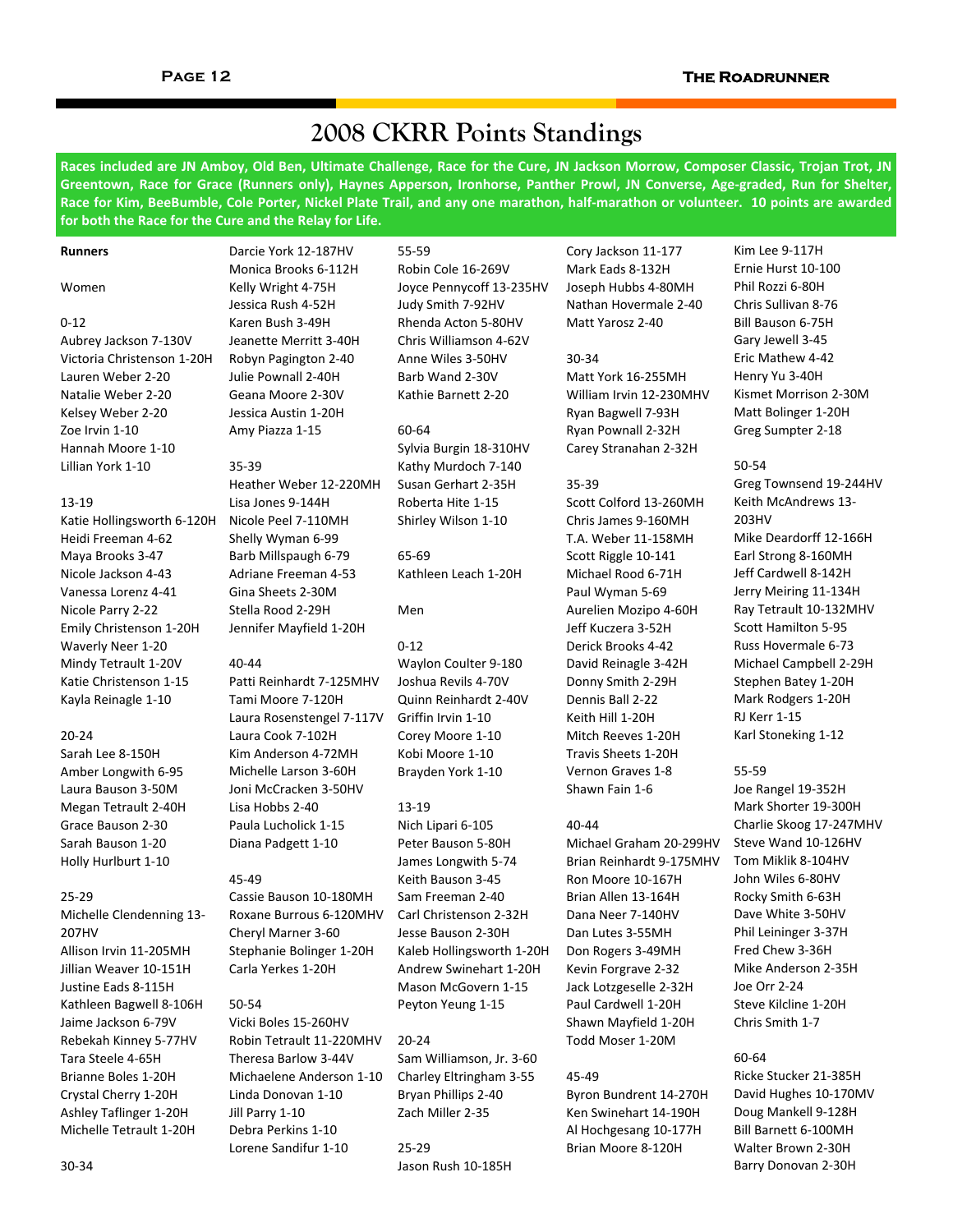## **Page 13**

# **2009 Race Calendar**

March 7 Norris Insurance 5K Run/Walk Time: 9 AM Location: Amboy, IN

March 14 Old Ben 5K Run/Walk Time: 9 AM Location: Highland Park

March 28 Sam Costa ¼ and ½ Marathon Time: 9 AM Location: Carmel, IN

April 4 CK Ultimate 10m run or 5m Run/ Walk Time: 9 AM Location: Logansport, IN

April 18 Race for the Cure 5K Run/Walk Time: 9 AM Location: Indianapolis, IN 10 points for each finisher

Norris Insurance 4M Run/ 3M Walk Time: 8 AM May 16 Time: 8 AM Location: Jackson Morrow Park

June 4, June 11, June 18, June 25, July 2, July 9, July 16, July 23 (Awards) Coyote Kids Time: 6 PM Location: TBD

June 6 Trojan Trot 5k Run/Walk Time: 8 AM Location: Sharpsville, IN

June 13 Norris Insurance 5 Mile Run/ 5K Walk Time: 8 AM Location: Greentown, IN

June 19‐20 (Tentative) Relay for Life Location: Kokomo High School

June 20 Race for Grace 5K Run Time: 8 AM Location: Logansport, IN

June 27 Haynes‐Apperson 4 Mile Run/3 Mile Walk Time: 8 AM Location: Memorial Gym, Kokomo

July 11 Iron Horse 4 Mile Run/ 3 Mile Walk Location: Anderson, IN Location: Logansport, IN

July 18 Panther Prowl 4 Mile Run/5k Walk Time: 8 AM Location: Western H.S., Russiaville

August 1 Norris Insurance 5K Run/ Walk Time: 8 AM Location: Converse, IN

August 8 CKRR Age‐Graded 4M Run/5K Walk CKRR Charity Run 5K Time: 8 AM Location: Highland Park

August 22 Run for Shelter 5k Run/Walk Time: 8 AM Location: Oakbrook Valley

September 26 BeeBumble 5k‐10k Run/5k Walk Time: 8 AM Location: Burnetsville, IN

October 3 Cole Porter 5k‐15K Run/5k Walk Time: 8:30 AM Location: Peru, IN October 18 Club Kokomo 8k Run/3 Mile Walk Time: 2 PM Location: Nickel Plate Trail, Peru

November 8 Run the Mounds 5m Run/Walk Time: 2 PM

November 14 CKRR 4 Mile Run/ 5K Walk Time: 9 AM Location: McKinley School

November 26 CKRR Thanksgiving Day Fun Run Time: 8 AM Location: Highland Park (Non Points)

December 6 Time: 2 PM Location: UAW Local 292 (20 pts each finisher)

December 31 New Years Eve 5k Run/Walk Time: 2 PM Location: UAW Local 292

# Remaining 2008 Race Calendar

November 15 CKRR 4 Mile Run/ 5K Walk Time: 9 AM Location: McKinley School

November 27 CKRR Thanksgiving Day Fun Run Time: 8 AM Location: Highland Park (Non Points)

December 7 CKRR Charity 5k Run/Walk Time: 2 PM Location: UAW 292

December 31 CKRR New Years Eve 5k Run/Walk Time: 2 PM Location: UAW 292

# **Points Standings (Continued)**

Cindy Sullivan 8‐68

Darrell York 1‐15

65‐69 Stan Shuey 13‐240 Dale Sullivan 8‐137 John Norris 2‐35H Ernie Strawn 1‐20

70+

Bill Heck 10‐190V Robert Cupp 11‐185 Charles Johnson 1‐20H

## **Walkers**

# Women

49‐ Mary Miller 18‐319HV Amanda Pena 18‐284V Jayne Hiatt 18‐198 Jane Inman 13‐184HV Debbie Riffe 18‐169V Raye Jean Swinehart 14‐ 158H Emily Allen 10‐83

Adriene Riggle 5‐37 Carol Savage 2‐24H Becky Christenson 1‐20H 50+ Anna Dollens 19‐355H Diana Brown 11‐147V Pat Robertson 11‐146HV Jeannie Clark 6‐87 Cynthia Sanders 7‐82V Kathy Allen 3‐45 Trudy Pierce 2‐35H Pamela Batey 1‐20H

Helen Brown 2‐20 Nancy White 1‐20V Barbara Hobbs 1‐10

### Men

49‐

Steve Inman 12‐240H Tim Revils 8‐132V Bruce Savage 2‐35H 50+ Jerry Lambert 20‐365HV Tim Taflinger 19‐251HV

Rick Spencer 13‐212H Robin Michael 17‐203H Jackie Sanders 12‐116V Milt Brown 10‐102V Jim Burrous 5‐61HV David Mygrant 4‐39 Melvin Hobbs III 3‐33H John McGinty 2‐17 Bob Longwith 2‐16 Toney Lorenz 1‐9 Darrell Pennycoff 1‐9